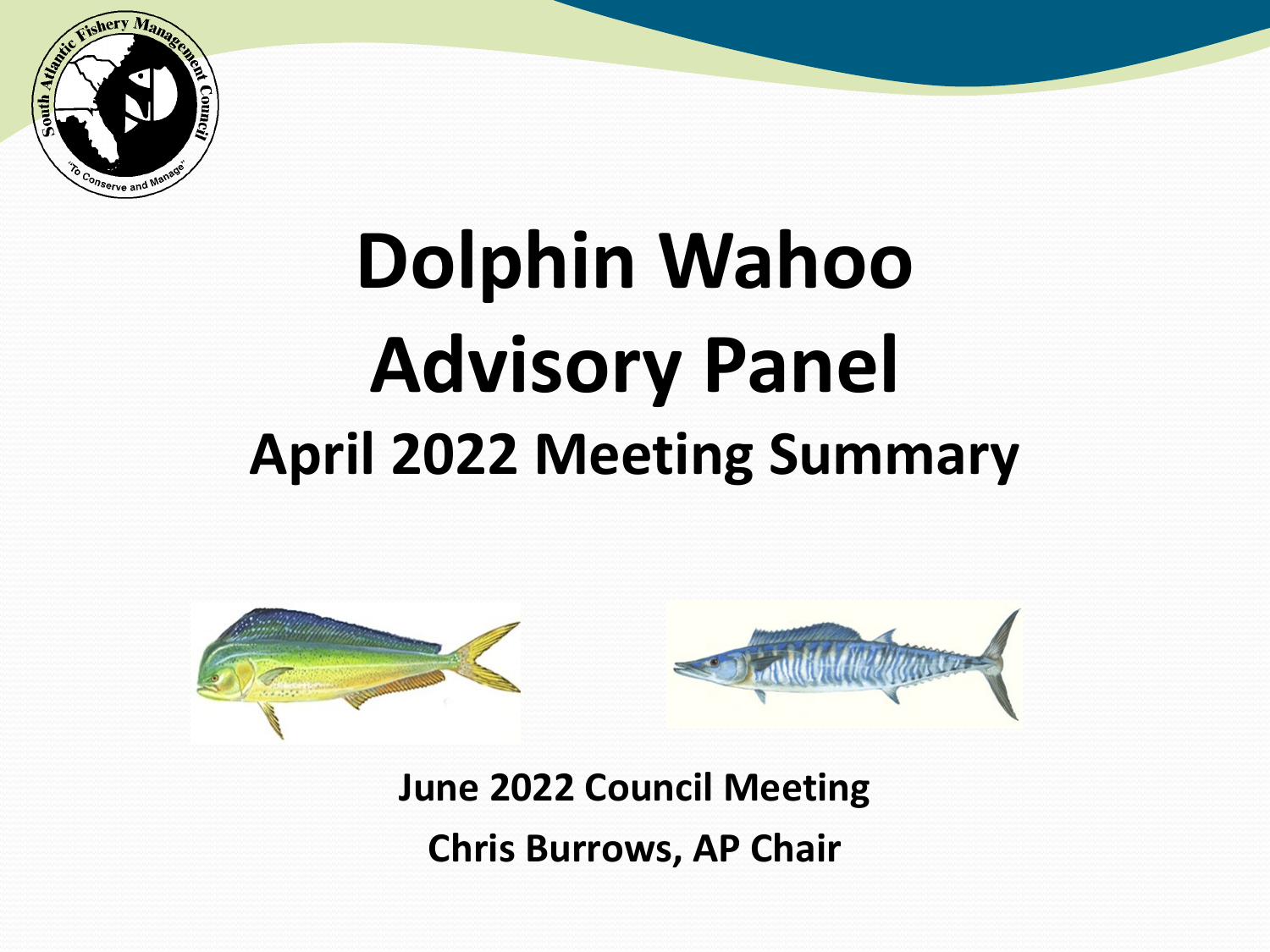## **Overview of the Dolphin Wahoo AP Meeting**

- Met April 20-21 in Charleston, SC.
- Reviewed multiple topics including:
	- 1) Recent and developing Council actions
	- 2) An update on the Citizen Science Program
	- **3) Development of an updated Fishery Performance Report (FPR) for Dolphin**
	- **4) Regulatory Amendment 3 (Modifications to the minimum size limit, recreational retention limits, and the for-hire captain and crew bag limits)**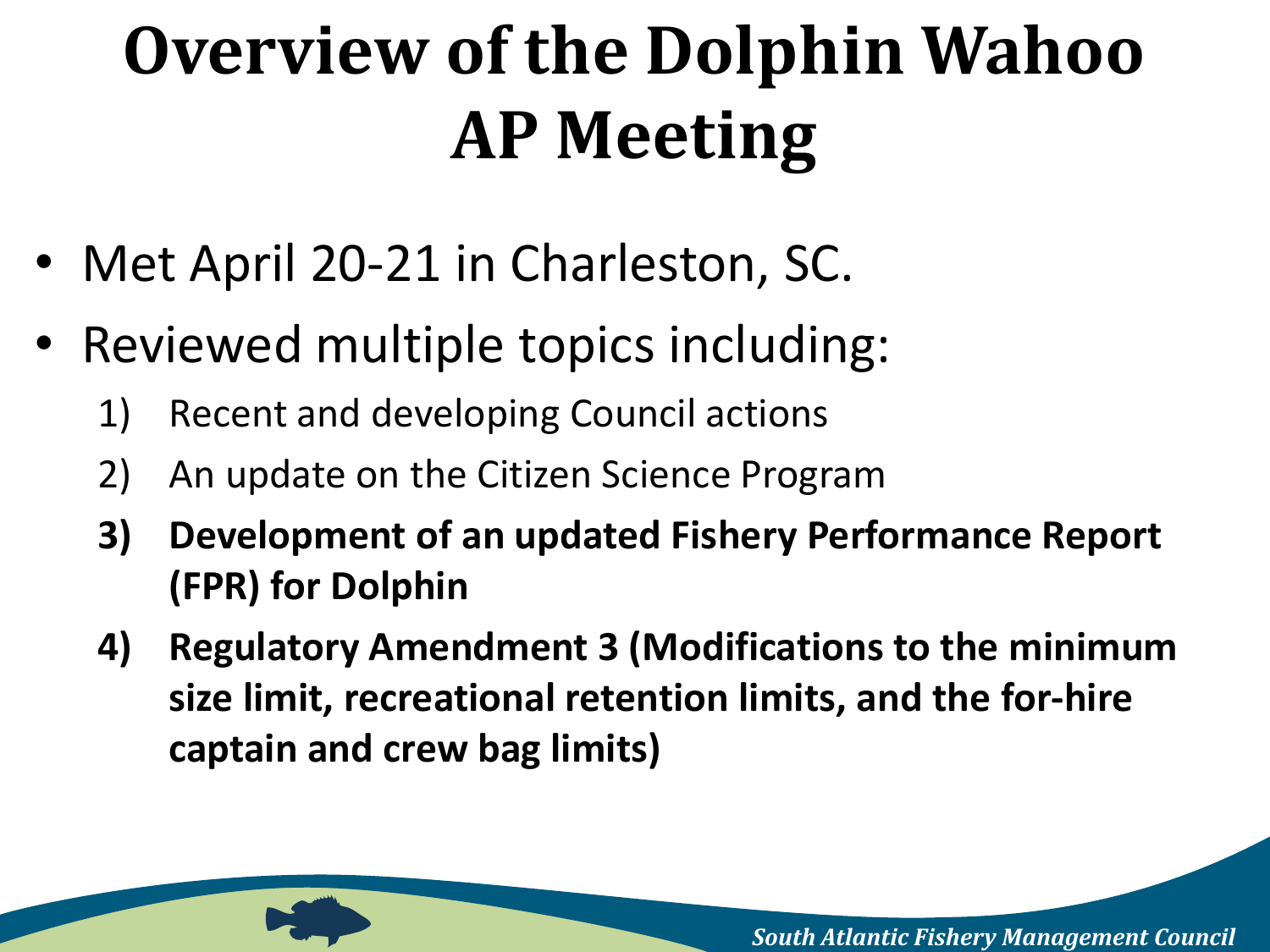## **Dolphin Fishery Performance Report**

- *Stock Abundance, Catch Levels, and Seasonality*
	- Consensus that dolphin abundance is lower than it used to be in the South Atlantic.
		- Noted similar trend in some HMS fisheries.
- *Effort Shifts and Discards*
	- Generally, an increase in recreational effort, particularly for the private recreational component.
	- In New England, there has been a developing fishery in recent years focusing on dolphin nearshore (15 to 20 miles).
- *Price and Demand*
	- Very strong demand across all sectors.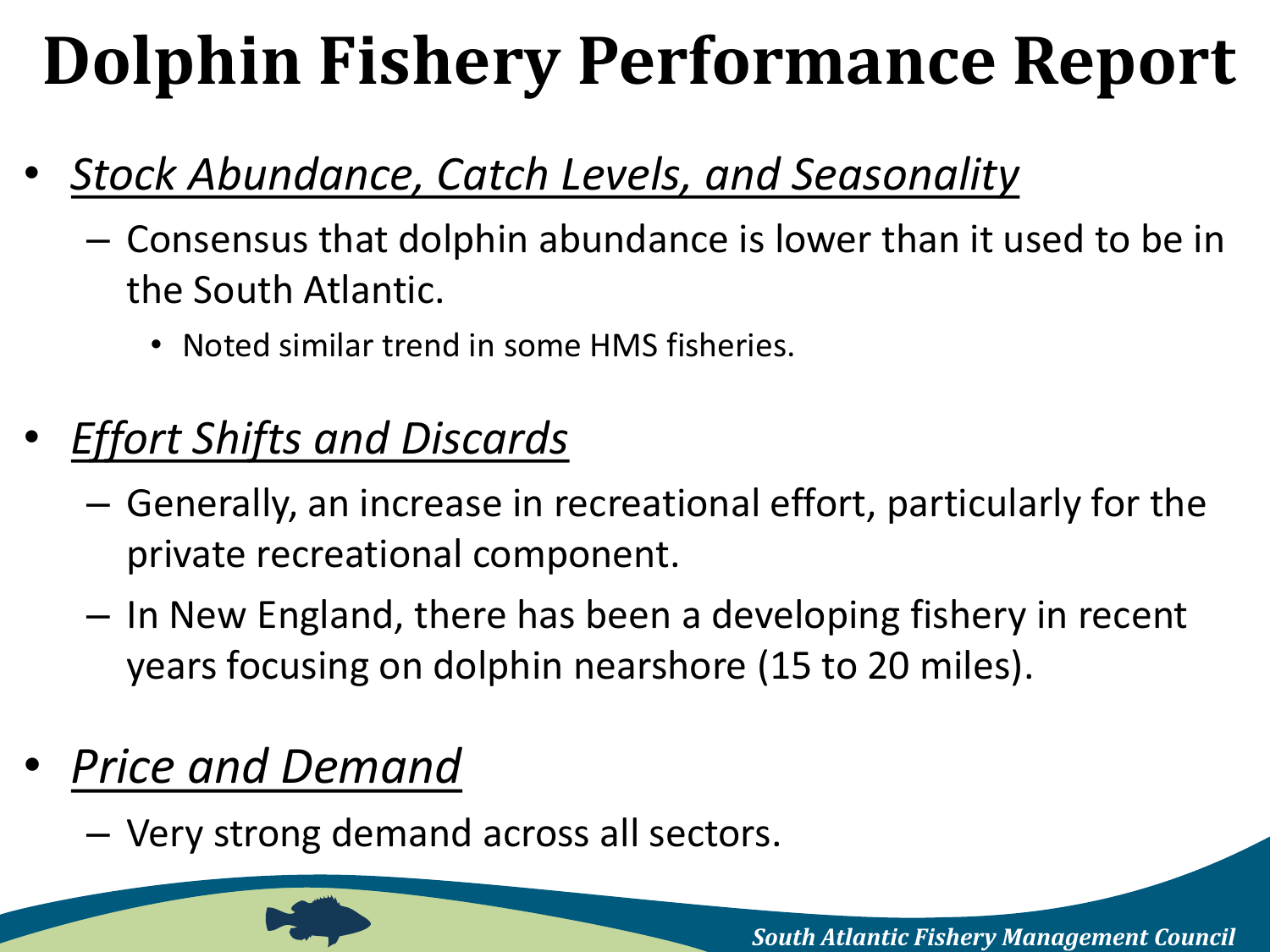## **Dolphin Fishery Performance Report**

- *Changes in Infrastructure, Community Importance, and Adaptation*
	- Dolphin is a culturally iconic species.
	- Dock space is becoming limited or very expensive.
- *Environment and Habitat*
	- Shark abundance and predation is impacting the fishery.
	- Notably warmer water temps during the winter in the S. Atl.
- *Management Measures* 
	- Largely captured in discussion of Regulatory Amendment 3.
	- "Council boats" fishing longline gear should be addressed to provide a level playing field with HMS permitted vessels and reduce problems with localized depletion.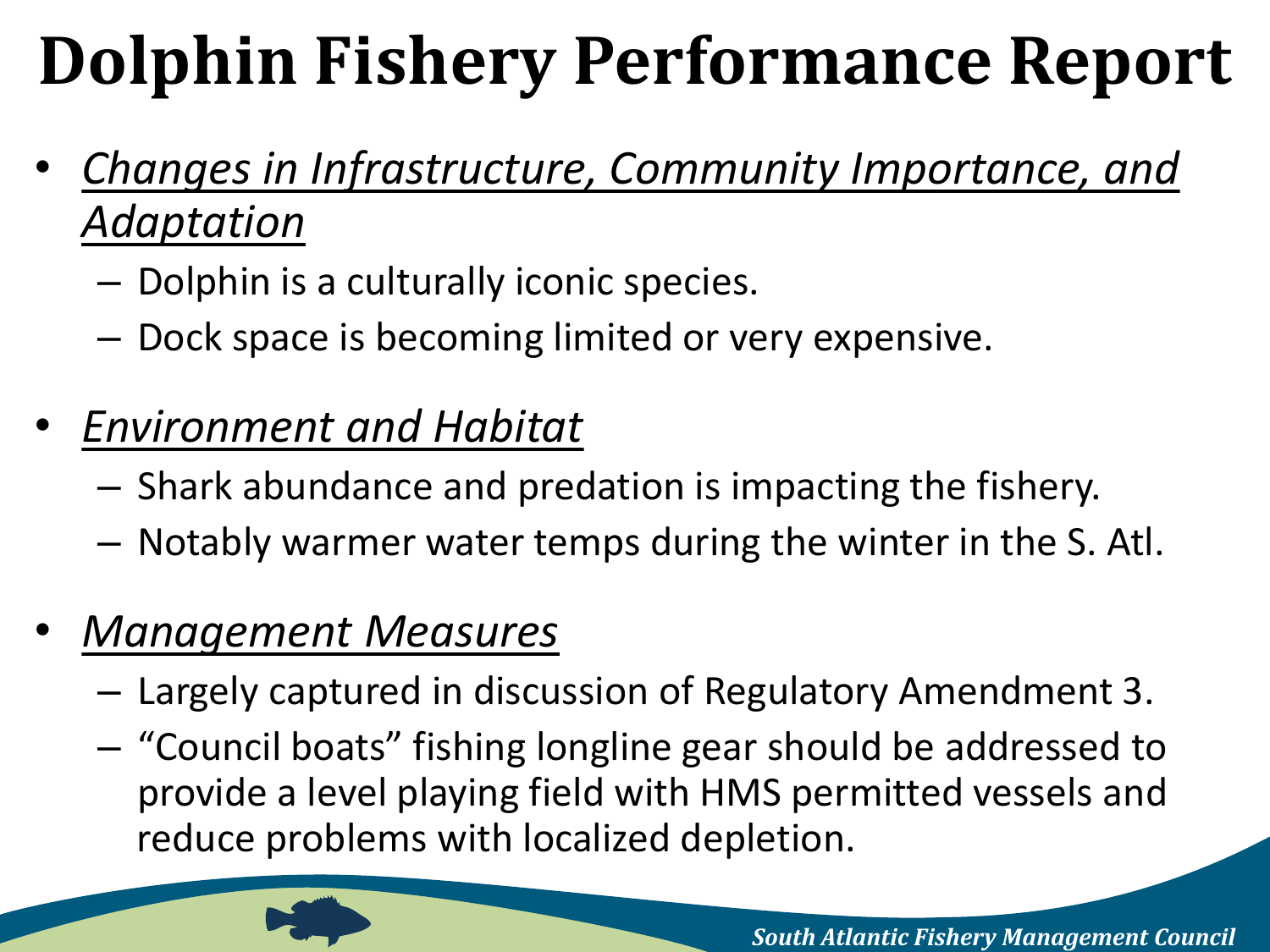- **Action 1** (Modifying the applicable geographic range of the minimum size limit)
	- Split opinion amongst the AP with those from NC generally opposed and those from other states in favor.
	- Recommendations:
		- Consider extending the size limit to be consistent across the entire management unit.
		- Do not make changes to the size limit.
		- A 20" minimum size limit could have a provision for a certain number of fish in the bag or vessel limit that could potentially be short of that size.
			- $\circ$  This approach could minimize the impacts on the for-hire sector while also incurring some of the benefits of a size limit such as discouraging targeting of small fish (i.e., a hybrid approach).
		- Consider potential variation between size limits onboard for-hire and private vessels.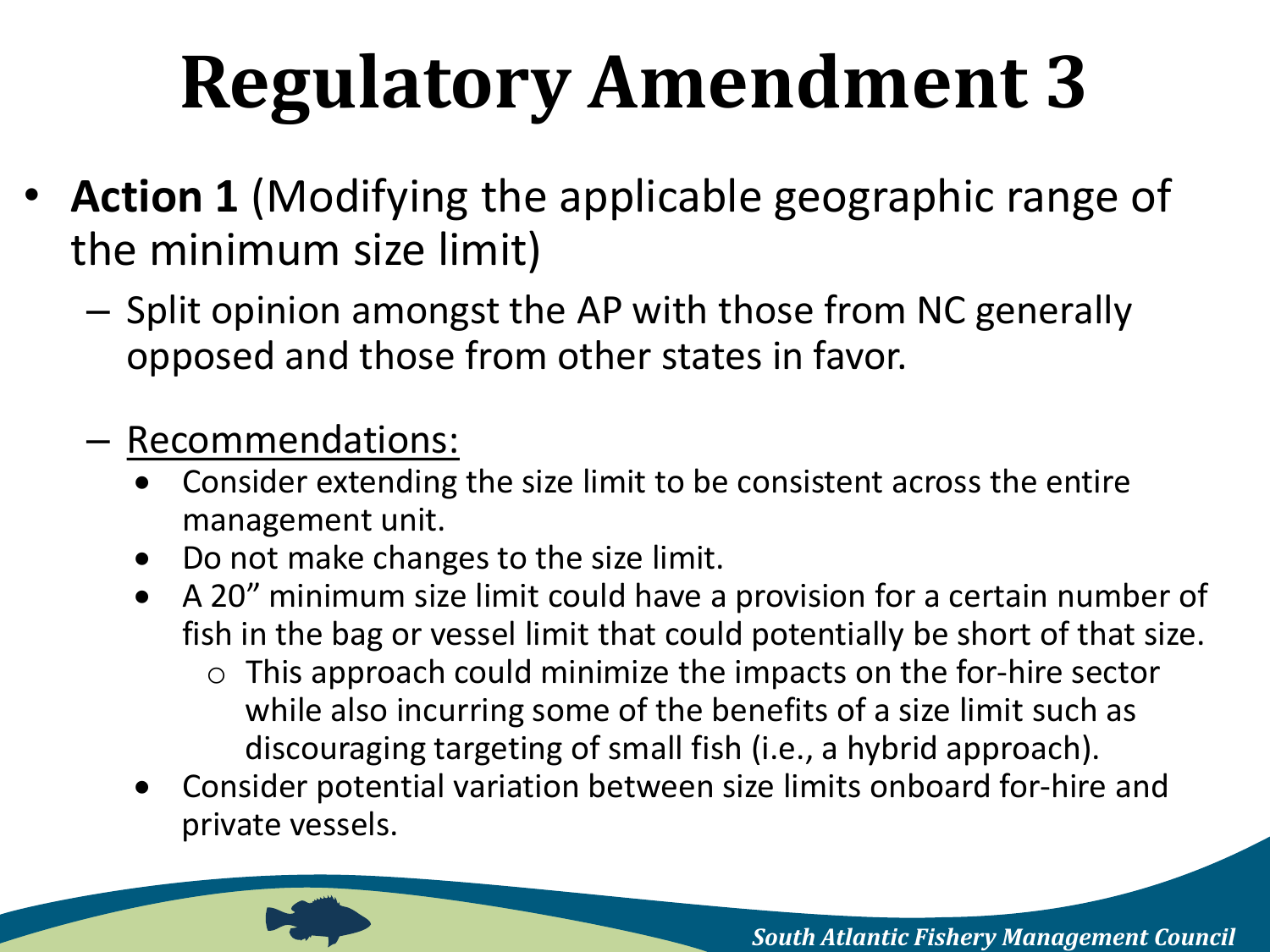- **Action 2** (Modify the daily recreational bag limit)
	- Noted majority of harvest from private recreational vessels.
	- For-hire vessels would be hurt more by a reduction than private.
	- Recommendations:
		- If limits are changed, consider higher limits for charter vessels than private vessels.
		- Help protect the viability of the charter industry by maintaining an incentive for customers to book trips while also encouraging buy-in if other measures are considered.
		- If the bag limit is changed for charter vessels, change the bag limit onboard headboat vessels to the same number of fish.
		- AP members from Florida felt that the charter mode should remain at 10 fish per person while the limit could be dropped to 5 fish per person onboard private vessels.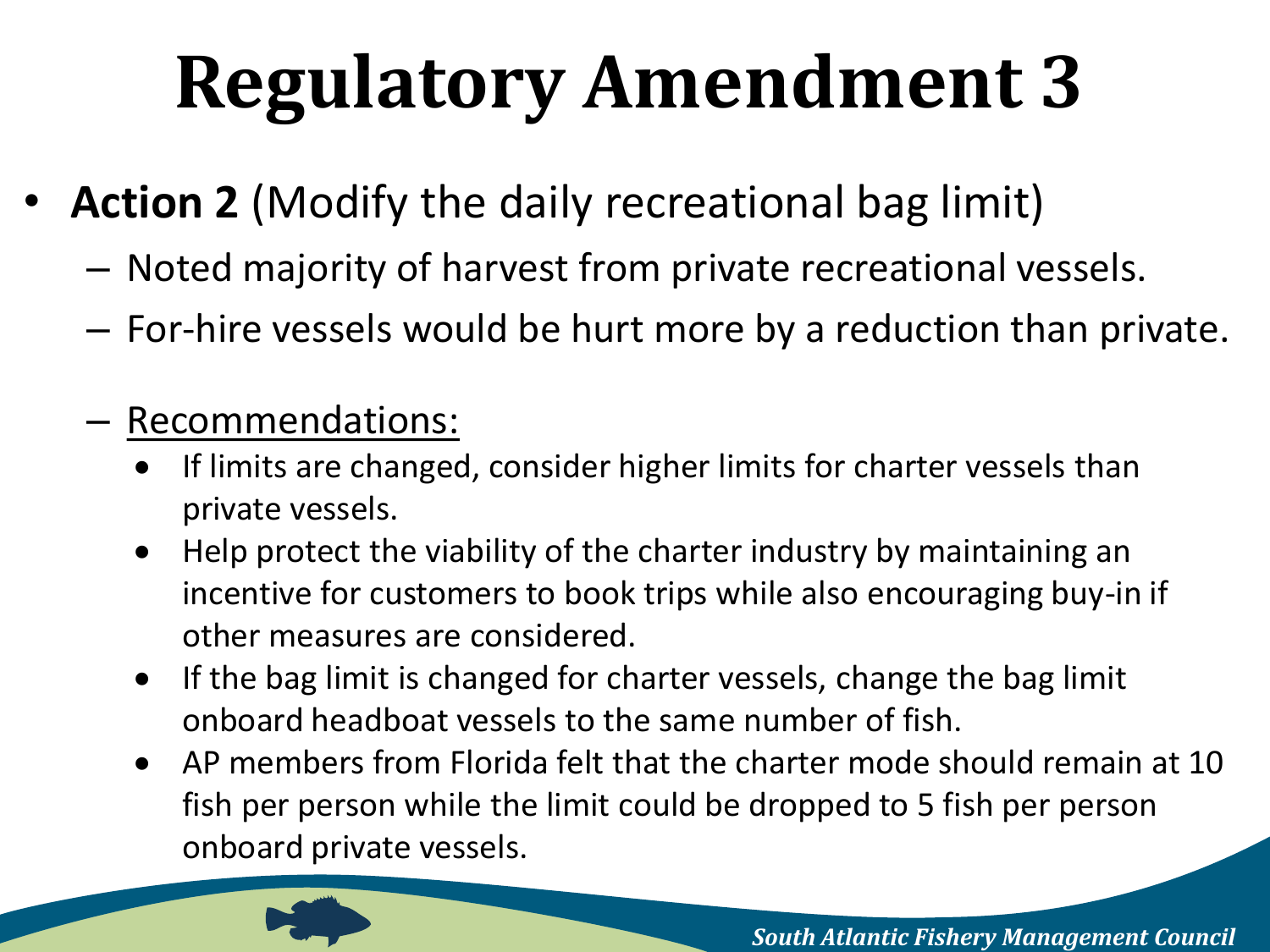- **Action 3** (Modify the recreational vessel limit)
	- For-hire vessels typically catch more dolphin per trip than the private recreational.
	- Headboat catch of dolphin is insignificant in regard to the ACL.
	- Recommendations:
		- Do not implement a vessel limit for headboats.
		- Several AP members advocated for a higher vessel limit for charter boats than for private recreational vessels.
		- If the vessel limit is changed, maintain a limit divisible by 6.
		- AP members from Florida felt that the charter vessels could go with 30 dolphin per vessel.
		- AP members from North Carolina felt that charter vessels could not go with a lower vessel limit than was passed in Amendment 10 (54 dolphin per vessel).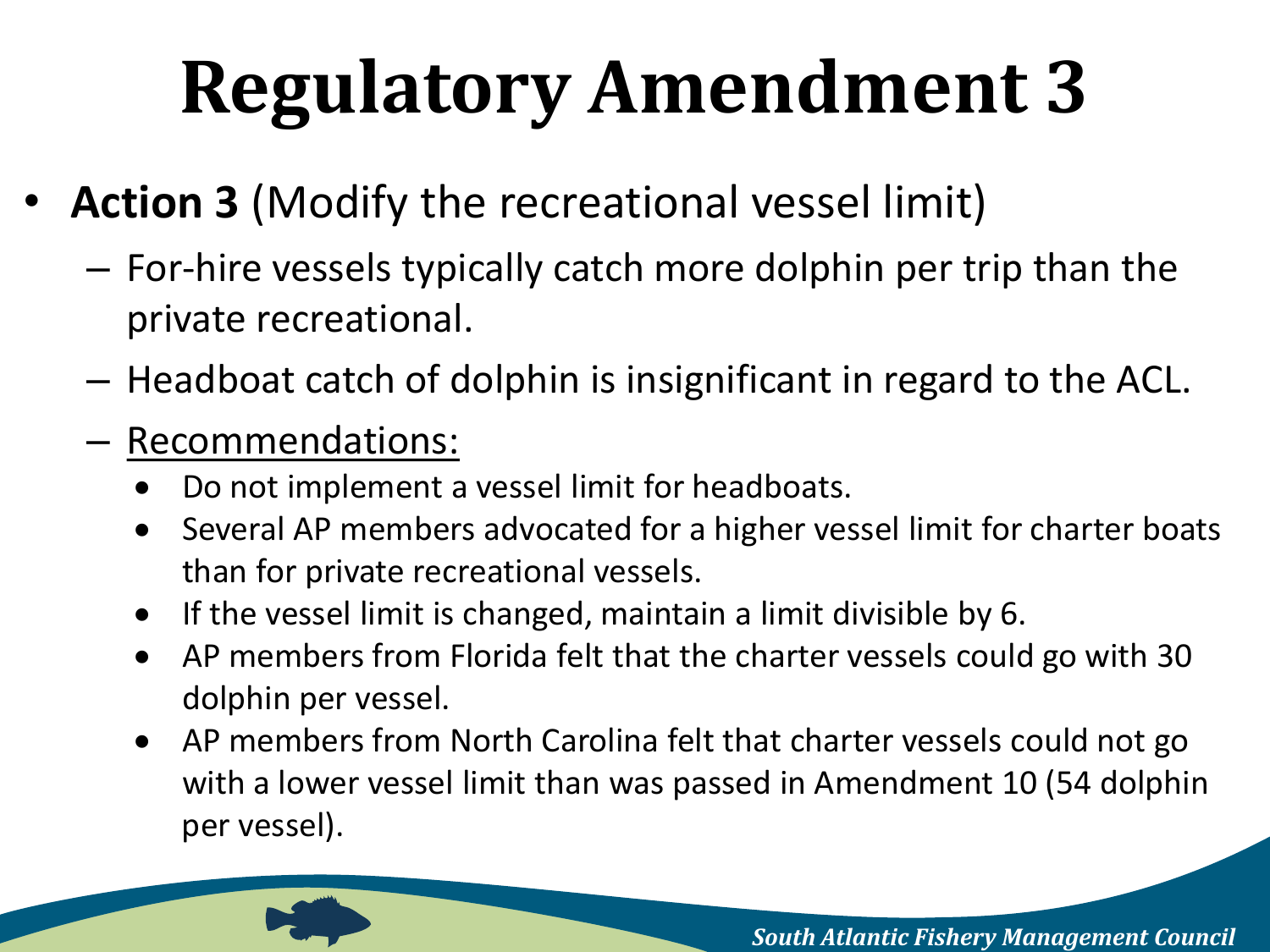- **Action 4** (Modify captain and crew bag limits)
	- Consensus from all AP members that captain and crew should still be able to retain a daily bag limit.

#### – Recommendations:

- Maintain captain and crew bag limits.
- Make captain and crew bag limits the same as bag limits for anglers onboard charter vessels.
- These limits are important on charter trips, particularly those with a low number of anglers onboard.
- Could be used as a conservation tool that also maintains the viability of the charter industry if individual bag limits are reduced.